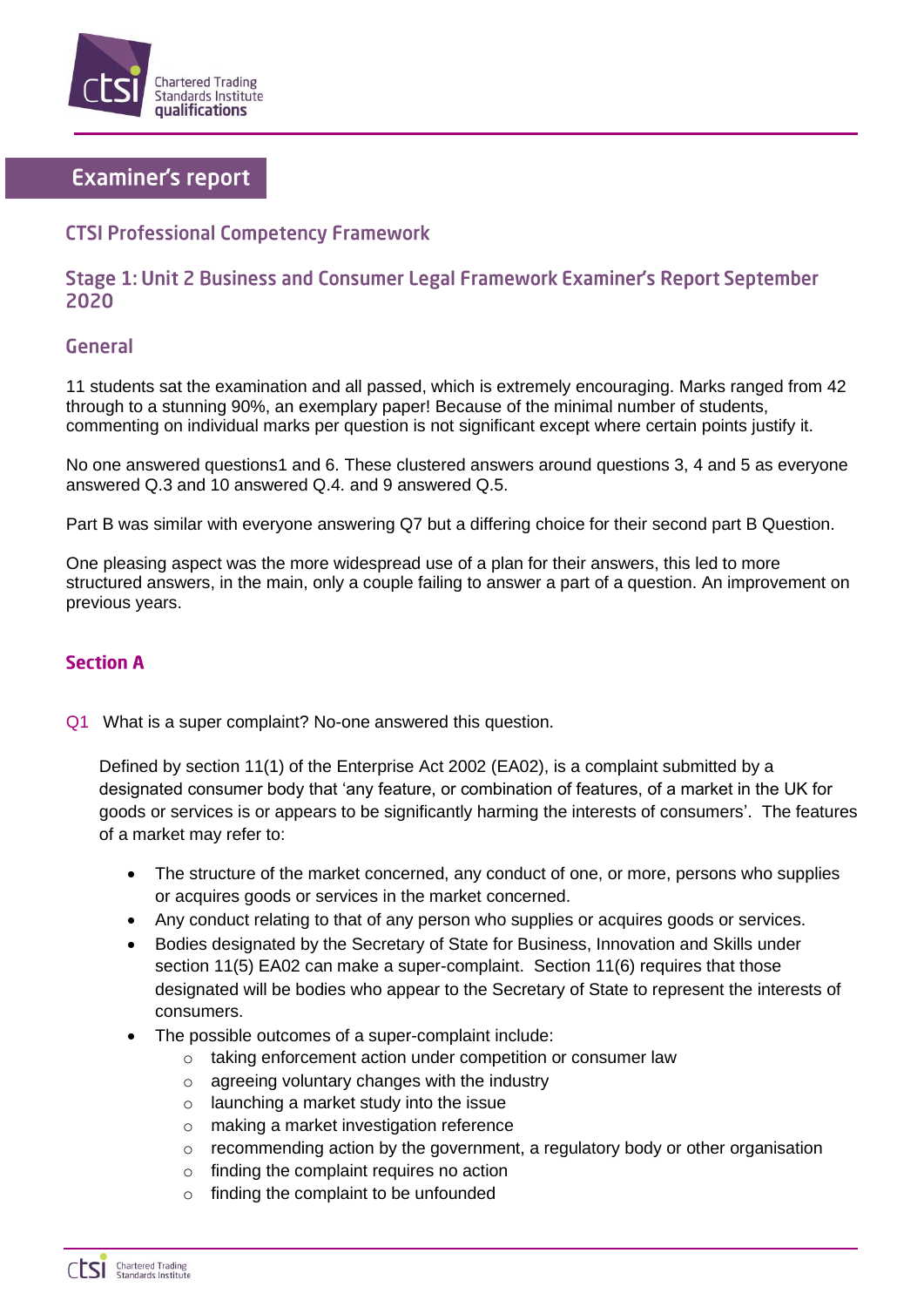Super-complaints have also been introduced for the financial markets in the UK under the Financial Conduct Authority (FCA). Certain consumer bodies may complain to the FCA about features of a market for financial services in the UK that may be significantly damaging the interests of consumers.

Examples made by the CMA include excessive charges for repeat loyal customers in the insurance and broadband markets, OFT V Abbey National and others.

- Q2 Three students answered this question.
- a) Different authorities vary widely due to geographic location, local needs/priorities, funding, staff levels and specific problem areas.

### Geographic location:

A rural location could mean that there may be a focus on animal health provision and enforcement. The duties of an authority can vary depending on whether it is a county or unitary authority. County authorities will carry out duties under Food Safety Act whereas a unitary will not, these functions will be done by EHOs. The makeup of an area will determine the industry within it and this leads to a focus.

For example, those with many food factories may need food specialists to offer Primary Authority advice to local industries. Coastal resorts, that rely on tourism may specialise in looking at the safety of holiday accommodation and ensuring local businesses are compliant so that tourists are not ripped off. Local needs and priorities will affect the functions carried out. Funding can limit the ancillary functions that are carried out. Some local authorities identify priorities that must be carried out and others are ignored. Some local authorities may have more vulnerable people and this can be made in to a priority to identify no cold calling zones and a quick reaction team to attend any reported incidents as soon as they are received. The local authority grant is not the same for all districts and counties and some who receive less will be restricted. The level at which TSS finds itself can also be a huge factor. Any section at level 5 or 6 will be lucky to get crumbs off the table and invariably will often be too low to influence policy. For example, some authorities in the North find themselves in Engineers or Fire Services departments who have no idea what TSS does or how they operate. Trying to influence a HOD from a 6th tier level can be nigh on impossible and a paucity of resources will decrease the effectiveness of the service offered.

- b) Statutory functions are, in the main, those that local authorities must carry out Weights and Measures, CPRs, to name but two. Non statutory duties are those by definition that are not mandated by law. For example, consumer advice, talks to local schools and colleges, referral to Primary Authority. Aspects of the Road Traffic Act such as overloading are not mandatory but the local authority can opt to enforce the provisions.
- c) Devolved governments have brought in differing aspects of consumer protection, for example there is no National Trading Standards in Scotland although they have something similar with limited functions. Police enforce under age sales of alcohol. The Services work in partnership through Wales Heads of Trading Standards (WHoTS). Trading Standards in Northern Ireland is a civil service function and, as such, part of Central Government. In the rest of the UK it is a local authority function. Perhaps one current area of diversity are the different aspects of Covid 19 enforcement and interpretation that have varied throughout the devolved nations.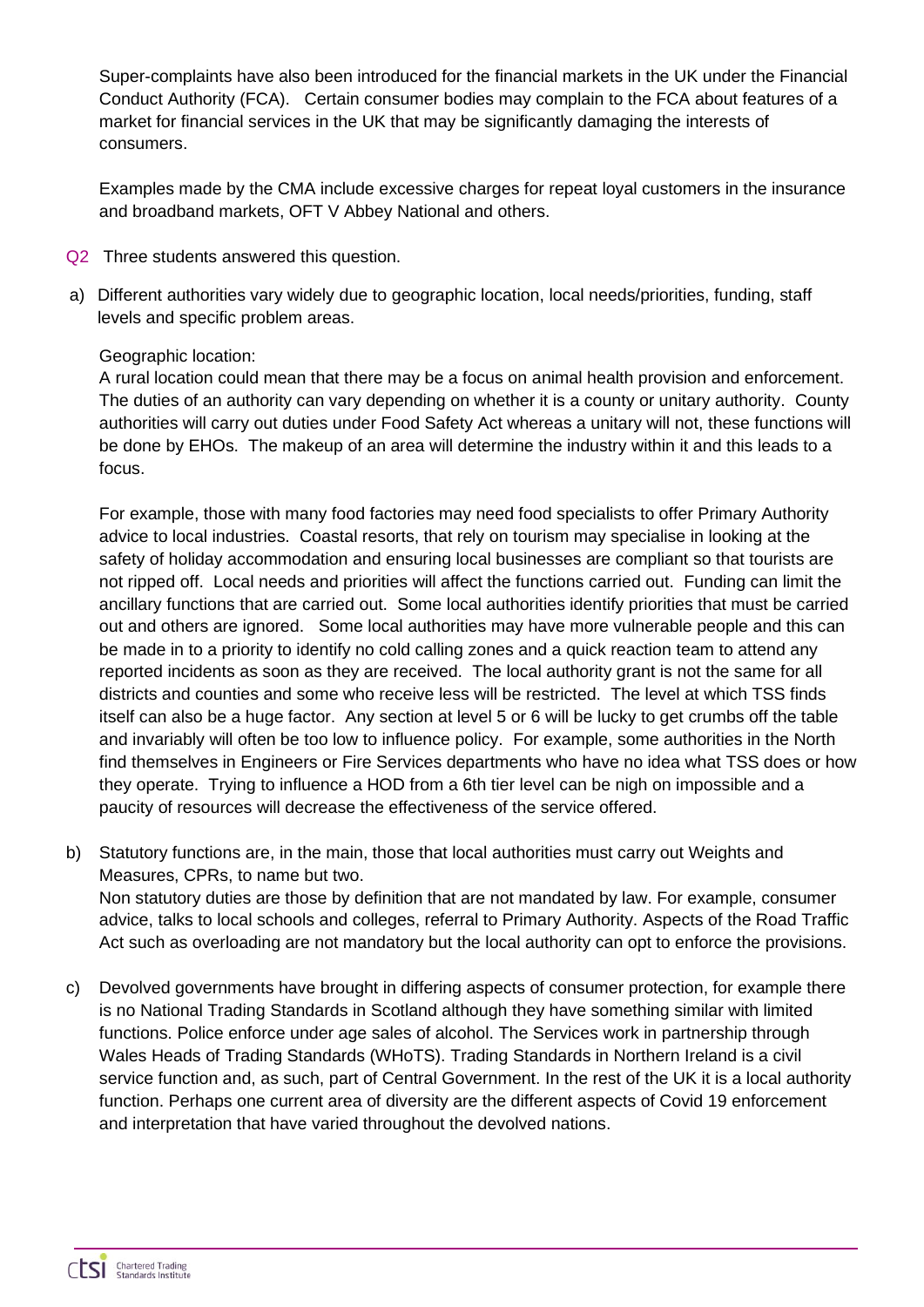Q3 The most popular question in Part A, as every student attempted it. Most answers were above average and a couple were excellent.

I expected the students to give a brief outline of the PA system and how it works, comparing assured advice to generic advice that used to be issued under the Home Authority Principle or free advice that some authorities offer. Assured advice is essentially guaranteed so that if a business follows such advice then the business cannot be prosecuted or penalised by another local authority. As demonstrated by Hull City Council V Newcastle Council, aka the Greggs case. For the payment of a reasonable fee, then the business gets a "get out of jail free" card. It does not prevent the business being prosecuted if they fail to follow the advice provided under the PA agreement. Advice can be provided in any area of trading standards expertise such as metrology, food, Animal health and welfare, pricing, etc. This can be very specific advice on the suitability of equipment, or advice relating to product development in food, product safety of equipment or toys for example. So that a company knows how to label a new product, if it can legally be sold, what it could be called and any possible warnings that need to be included; right through to marketing.

Q4 There are a number of differing types of business entity. The main 4 are Sole Trader, Partnership, (Private) Limited Company and Public Limited Company PLC. However, there are also Limited Liability Partnerships, Community Interest Companies, Industrial and Provident Societies and Private companies can be broken down to those limited by shares, or guarantee. As the question did not limit the answer to any specific number of entities, the view was taken that full information on the Big 4, as it were, could gain 10 marks, equally a lesser amount of information on all 8 could also net the examinee 10 marks.

There is no real need to give a breakdown of information on this question as any decent internet search will provide competent answers.

Generally, well answered, students picking up valuable marks with well-presented answers.

Q5 Whilst on or two struggled to put together a coherent answer many manged good marks on this question highlighting the benefits of trade association membership.

Benefits of a trade association:

**Networking** 

Trade associations are filled with potential contacts, clients and partners who can help the business. The members of trade associations are able to build long-term relationships and partnerships that are mutually beneficial. They can share ideas, strengthen ties, and make connections that would not be possible without the association.

#### Training and Education

Continued education and development is crucial in getting to the top of any industry. This is especially true in any industry that involves a high level of technology. Professional associations usually hold events with seminars, workshops and classes that help members to learn and grow in their profession.

#### **Certification**

In addition to the usual training and education provided by professional associations, many organizations provide certifications and licensing programs that are not available to non-members. The certifications and licenses provide a level of prestige and reliability in the minds of clients and customers.

Influence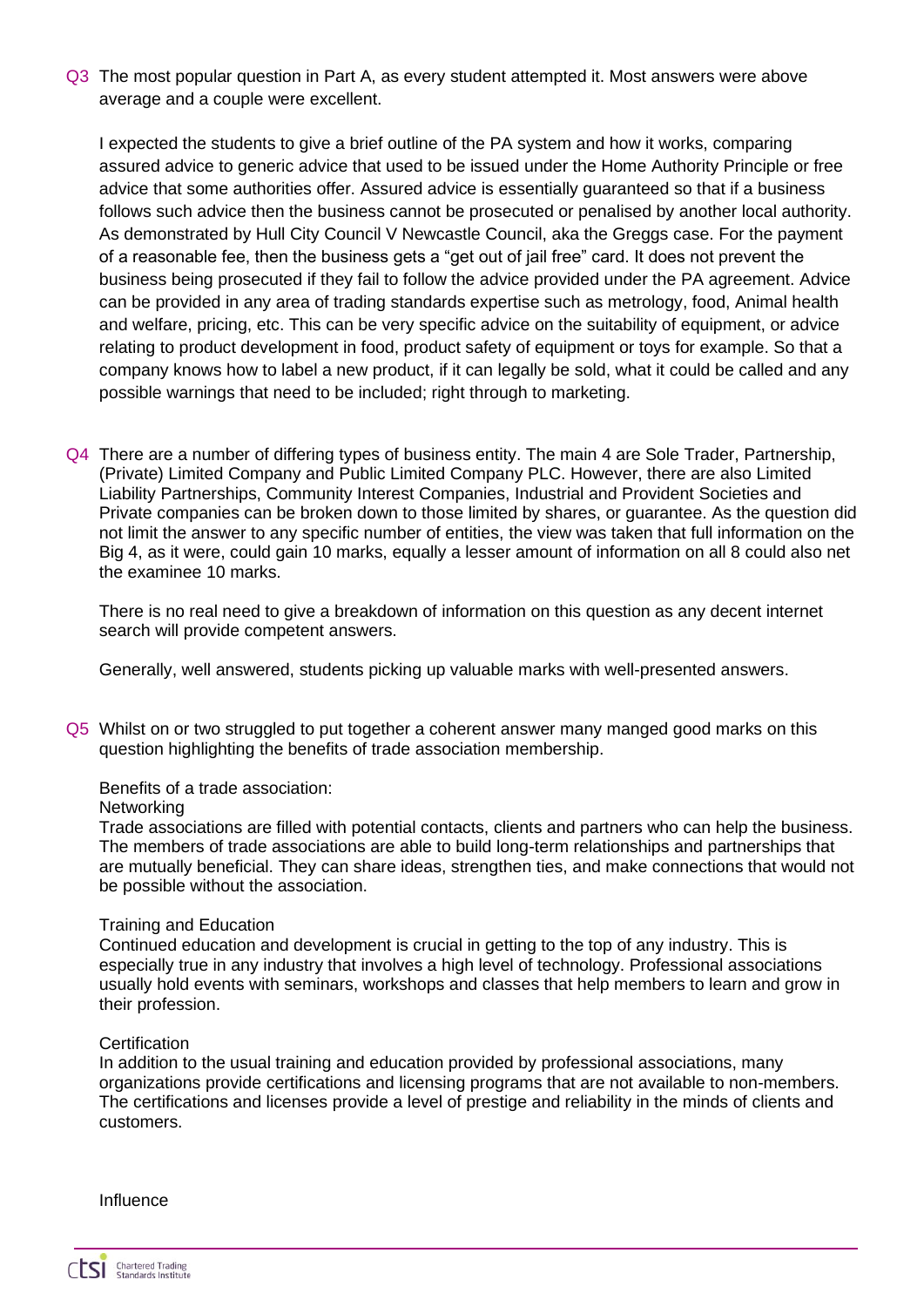One of the key benefits of joining a trade association is the ability to support the organization and possibly influence legislation that affects the industry. The combined resources of the members of an association can be used to lobby lawmakers and sway public opinion more positively towards the goals of the association.

#### Information

Membership means immediate access to any news or developments that affect their business and the industry. Associations generally provide newsletters, email updates and informative resources that help its members stay on top of recent developments in the field.

#### Best Practices

Any line of work has a specific set of best practices that is vital to efficient, quality work. Especially for anyone new to the industry, membership in a trade association is vital to learning these practices and performing the best work possible.

#### Exchange of Ideas

Not only do members have access to information about updates to the industry, they can also play a large role in determining these changes. Trade associations provide a forum for members to share ideas and develop new ways to improve the industry. This allows for more experienced members to help newer ones grow, and provides the opportunity for all members to share innovative ideas that can help the association.

#### PA agreements

An association can be a member disseminating information to its members. They can also use common ADR agreements or services or provide their own as part of the association.

Q6 Feedback can be obtained by the use of complaints and compliments, through Websites and feedback sheets given to traders following inspections and visits. The organisation can also determine if it meets its own KPI objectives. Measure customer service performance, by using various aspect of social media including e-mails letters and telephone calls. Asking them to highlight how you meet/don't meet their requirements.

Invited audits by other local authorities; carrying out a swot analysis.

It may be that you published inspection plans and targets for PA visits obtaining feedback from businesses as to how you performed in respect of these partnerships.

You may also have other published objectives, or targets for example setting up "No cold calling zones", links with banks, building societies for rapid response teams for vulnerable consumers. Number of priority visits carried out on target.

Invite feedback through general discussion on visits. Many authorities have twitter accounts and other social media, which can be a useful source of feedback.

All feedback is good especially if it is more than a tick box exercise. It can point out the good and bad elements of a service. Sometimes it is difficult to see where we are both good and bad whereas a critical friend or outside entity can do this dispassionately.

We get wrapped up in carrying out our job, without recourse to how we do it and if those we regulate benefit from what we do.

Poor feedback could indicate we are not setting the right priorities. Good feedback can show the reverse of that. Obtaining feedback from those who have not complied can also be good.

Businesses that were advised of the law, or those that benefitted from a training course, rather than a fixed penalty notice, or other penalty. For example, those who were selling to under age children without being aware of the due diligence they could take to avoid recriminations.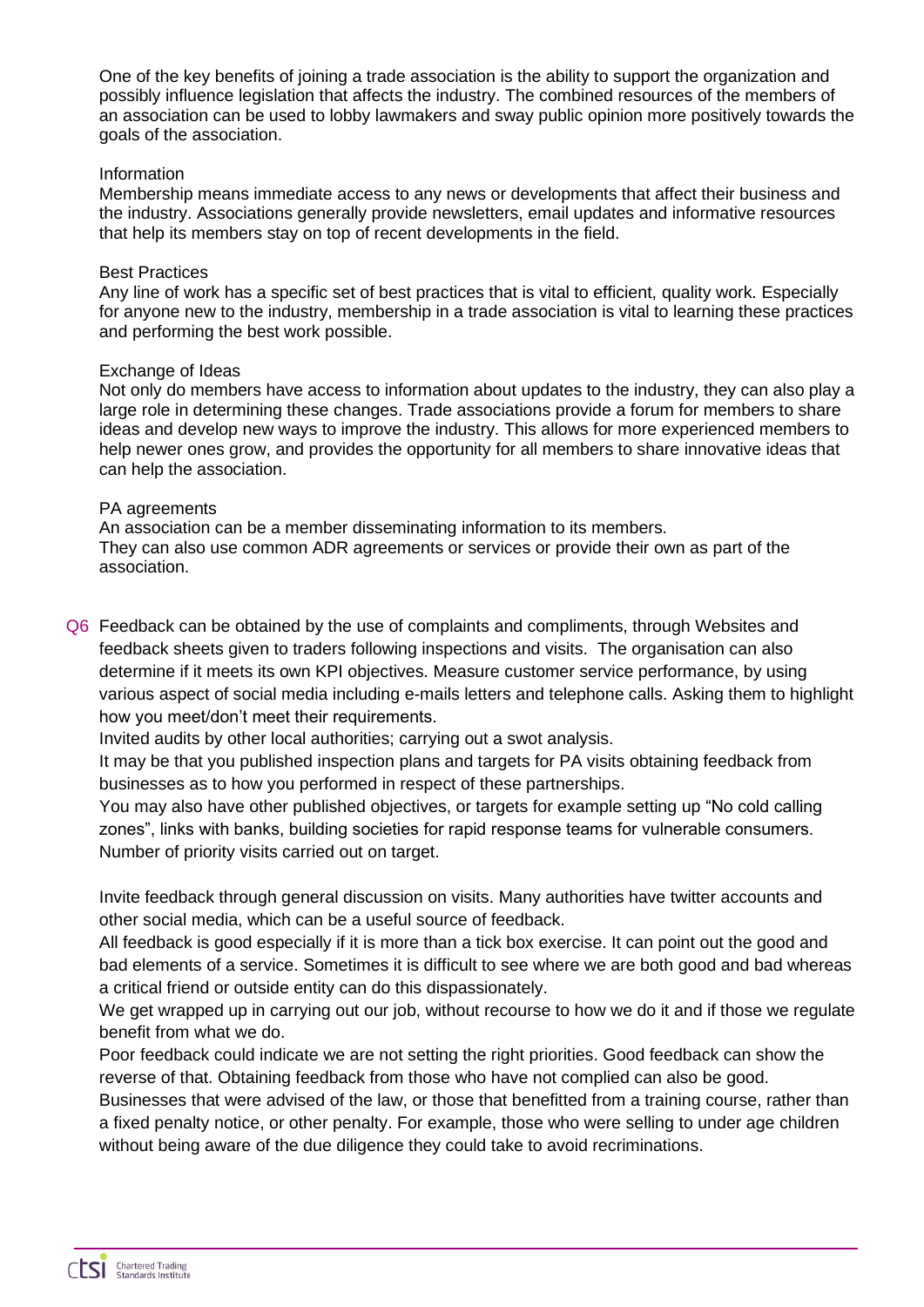## **Section B**

- Q7 A good range of marks from 11 up to 30. The latter of which was a rather splendid answer.
- A) First check on your database and any other intelligence you may have access to, for the results of any previous visits. Has it received any advice, has it been in the hands of the owners for a long time, do they have any history of compliance/non-compliance? Have they recently changed hands? Is your own website up to date with information for such businesses, or do you have a link. Do they have a good management system, are the staff trained do they all have food handling certificates at the appropriate level?

It is a food shop so you will need appropriate PPE, for working behind the counter . Given the lack of information you may need to take a sampling kit to take a sample of the products to determine if there are any undeclared allergens or additives. Handouts, if you have them, or be familiar with the labelling requirements for the type of products they supply also have any website details, e.g. Business Companion, available so they can be referred to such info. on line. Brush up on your own knowledge of Food Safety Act and FIRs, specifically allergen information required to be declared.

b) In 2017 the Dept for BEIS published the Growth Duty under section 110(6) of the Deregulation Act 2015: This should be linked to the Regulators' Code 2014 and any enforcement plan of the local authority.

Regulators should ensure that their officers have a level of understanding of the business environment, their business community, individual businesses, and the impact of regulator activities on them that is appropriate to their duties and responsibilities, enabling them to deliver a risk-based, proportionate approach in their day-to-day activities. Appropriate steps that a regulator may take to ensure competency include: incorporating an understanding of business into recruitment considerations, induction programmes and early training; considering business understanding as part of the performance management of staff, including in setting objectives; supporting improvements in business understanding through the provision of staff development and training; and sharing relevant information and good practice in relation to business understanding.

Regulators should ensure that their officers have a level of understanding of the growth duty that is appropriate to their duties and responsibilities and that they understand how the regulator delivers its activities in accordance with the duty, including that they understand that the growth duty is applicable in relation to individual activities and decisions.

### The Regulator's Code:

Regulators should ensure that they understand the current and developing business environment, and where their business community sits in that environment. Factors that may contribute to the regulator's understanding include:

- A. awareness of the current economic environment in which businesses are operating;
- B. awareness of economic, social and technological factors likely to drive changes in the business environment;
- C. knowledge of how regulation impacts on growth in both a positive and negative way.

The Regulator's Code laid down basic principles of how Regulators should carry out their duties by laying down six principles. The relevant parts pertaining to this visit are 1. Regulators should carry out their activities in a way that supports those they regulate to comply and grow 1.1 Regulators should avoid imposing unnecessary regulatory burdens through their regulatory activities and should assess whether similar social, environmental and economic outcomes could be achieved by less burdensome means. Regulators should choose proportionate approaches to those they regulate, based on relevant factors including, for example, business size and capacity. It also overlaps with the Growth Code in ensuring Regulators have the necessary skill and knowledge to carry out their duties.

2. Regulators should ensure clear information, guidance and advice is available to help those they regulate meet their responsibilities to comply. Regulators should provide advice and guidance that is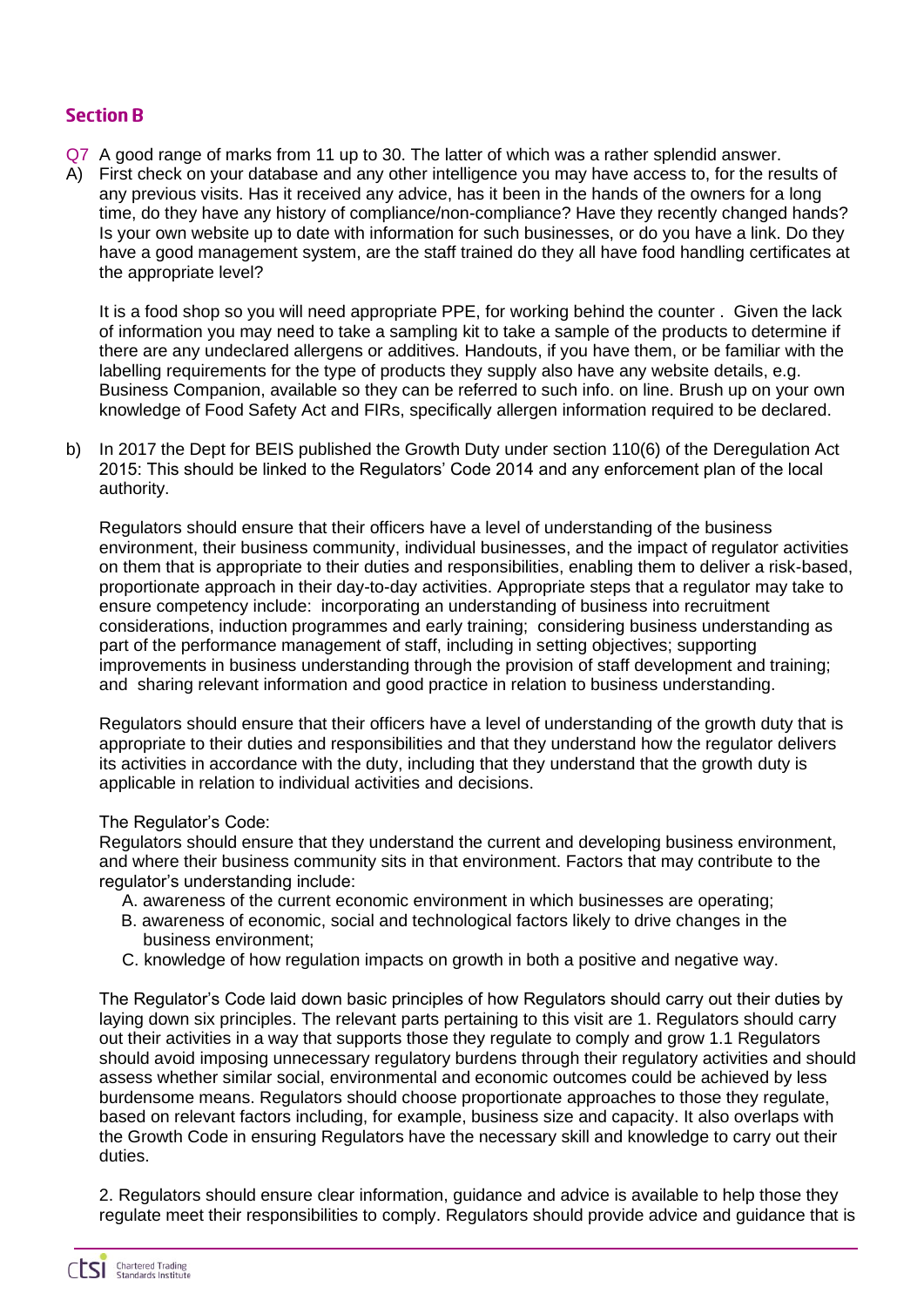focused on assisting those they regulate to understand and meet their responsibilities. When providing advice and guidance, legal requirements should be distinguished from suggested good practice and the impact of the advice or guidance should be considered so that it does not impose unnecessary burdens in itself.

3. Regulators should ensure that their approach to their regulatory activities is transparent. Regulators should publish a set of clear service standards, setting out what those they regulate should expect from them.

Relating these guidelines to the visit then the Officer should have been understanding of the business needs of the shop and come back when it was less busy. His manner was brusque and unhelpful. He should have introduced himself and offered to give assistance and information on how to comply. If this is a new business then they will not necessarily be fully aware of the law and handing out guidance leaflets, giving advice pointing out helpful websites and perhaps spending time explaining the Regulations would be a better approach. Treating those running the business with respect and tolerance will produce far better results than anger and obduracy. It also borders on bullying using your position to do so.

To shout at the manager in front of their staff and customers demeans that person in the eyes of the staff and gives the wrong impression to the customers, it could reduce repeat business. Being helpful and understanding is part of the job and also expected under the two Codes highlighted above.

Q8 3 students attempted this question two were reasonable one was excellent.

First the student may have their own local authority approval scheme they may also be aware of other local authorities who have such schemes.

A simple Google, or similar search engine, will also produce different schemes. Such a search will often not reveal local authority schemes. But contacting or messaging other local authorities would produce results. The majority that will come up will be sponsored sites on the search engine and therefore Trusted traders type schemes and 'Which' will usually be near the top. Those that have been going for some time and can afford to pay the fees to be highlighted.

The difficulty with many of the schemes is to determine which are genuine and which are in it purely for the profit.

It is important that businesses are audited or vetted by some form of recognised body such as Trading Standards or an independent third party. Hence, their schemes would be top of the list, as they have no axe to grind and, hopefully, carry out regular audits to determine if the business follows up on complains and resolves them to the customer's satisfaction. CTSI run their Consumer Code Approval Scheme, similar to a trusted trader, where Associations apply through a 2-stage application to determine if they and their members are compliant and follow up complaints and resolve them. They must also have a recognised Alternative Dispute Resolution provider in the event that the trader and consumer cannot agree on a solution.

Some schemes, such as "Which" are audited. The Traders in their scheme are audited by an independent person. There are one or two similar types of scheme run throughout the country one of which was audited by East Sussex, so there must be others.

There are trusted trader scheme that rely on customer feedback. The trader advertises that they are a member of the scheme, they then carry out a job and ask the customer to feedback on how they performed. The trouble with these schemes is that one is never sure whether a trader would give the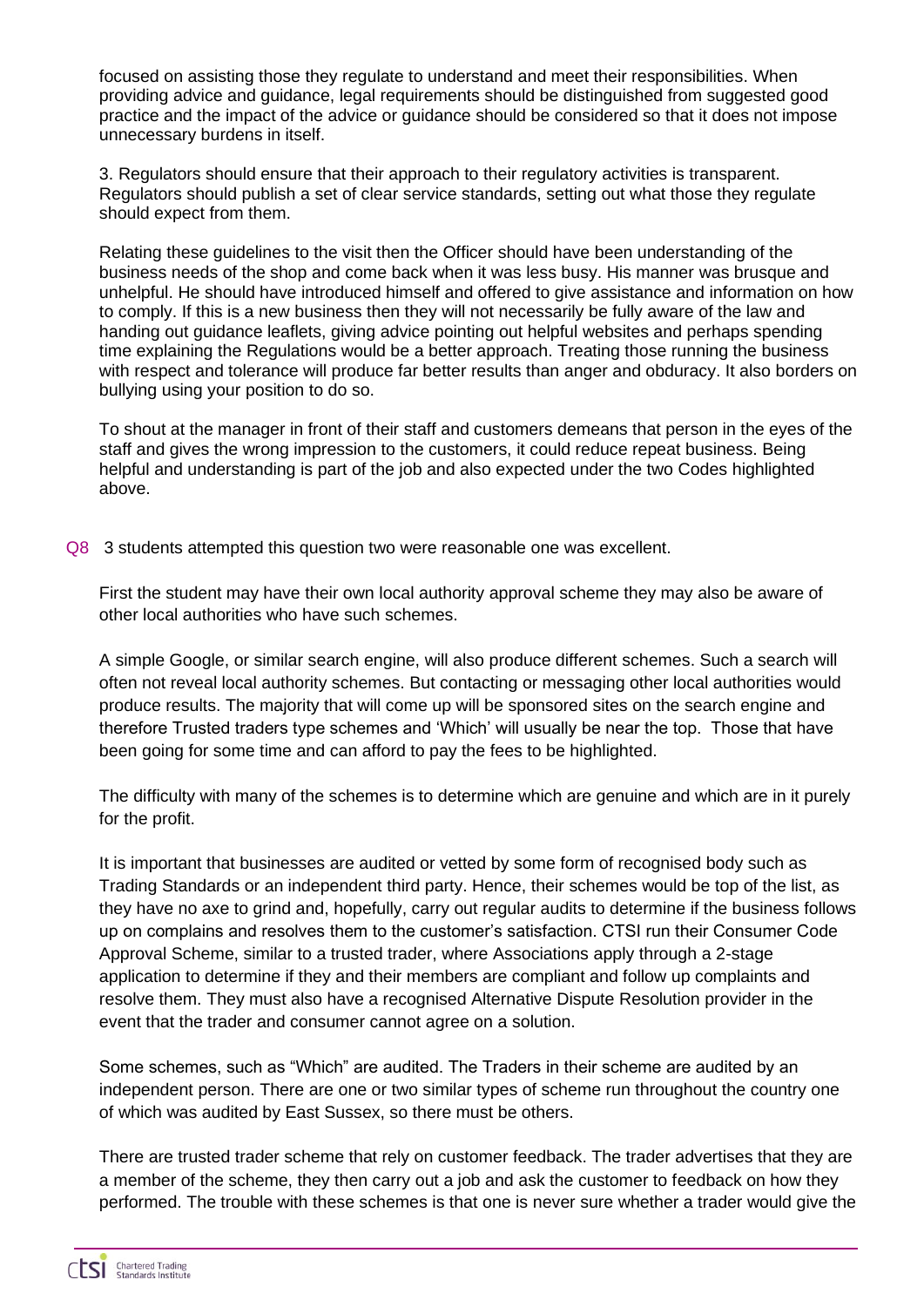customer a feedback sheet if they did not do a good job or there was a dispute. Is there any form of vetting procedure for the trader to register in the first place and what, if any, are the sanctions for someone who does not perform their work to a satisfactory standard? Most of the audited schemes by CTSI and TSS, also Which, would eject and unsatisfactory trader from their scheme and they are no longer allowed to display any relevant, related logo.

I would expect the student to set out a letter head with address (it should really be fictional providing their office details).

I would expect the student then to highlight those that are most reliable, and why, to the consumer. So TSS approved schemes, CTSI and audited schemes by TSS and those such as Which would come recommended with a caveat that whilst other schemes may be good there is no independent audit to give peace of mind to consumers. The letter should also include contact numbers for the local authority and links to sites where further information is provided. Any downsides such as nonaudited schemes should be pointed out.

- Q9 Two students attempted this question. Sadly their knowledge of OPSS was limited, one failing to pick up that they looked at product safety.
- a) The OPSS is a part of The Department for Business Energy and Industrial Strategy. They provide specialist services centrally to support consistent national enforcement, including aspects of product testing and technical expertise. Specifically, its responsibilities will cover general (non-food) consumer product safety, including:
	- National Capacity for Product Safety and Technical Regulation including product recall. Example would include the recent problems over the Whirlpool problems
	- Policy Development Product Safety, Metrology and Regulatory Delivery. The Regulators Code emanated from the forerunner (Regulatory Delivery) of OPSS, they also hold the UK secondary standards of weight and measurement and provide Tertiary standards for comparison with W&M Authority Local Standards.
	- Primary Authority. The policy was developed at OPSS, or LBRO as it was named then and they maintain the Register and provide the dispute service as well as updating policy.
	- Industrial Strategy commitments to local better regulation via codes such as Regulators and Growth Duty
	- Technical regulation on behalf of government. Weights and Measures and product safety Regulations being examples
	- Approval of types of utility meters and provision for accuracy testing. For example, EU pattern of approvals for petrol pumps and bulk flow meter measuring systems
	- EU Exit preparation for technical regulation ongoing to ensure all Regulations are capable of being enforced at the end of the Brexit period of one year from 31 January 2020.
	- International regulatory delivery links with European and international standards organisations for recalibrating as technological advances allow, the mass standards and measurement of length and derived standards.
	- NMO Technical Services Provision of comparison for local TSS to re certify Local Standards with or without an error statement.
	- Standards and accreditation policy. As Standards are updated then such policy has to be drilled down to local TSS and to business and industry.
	- Business insights through our Business Reference Panel and others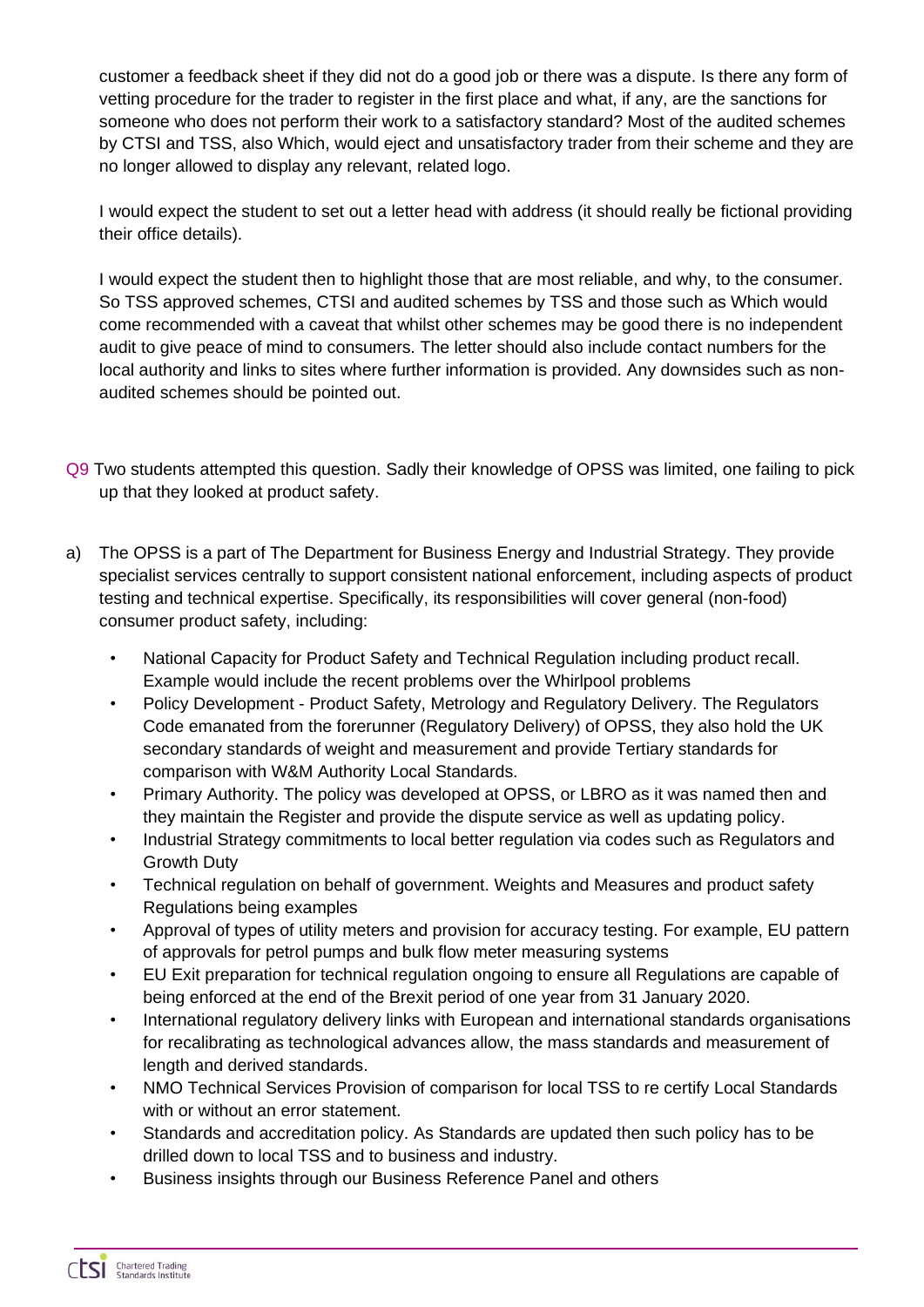- Sponsorship of British Hallmarking Council, self-evident to maintain the integrity of hallmarking throughout the UK
- They also have enforcement capability in specialist areas such as: recycling of batteries, energy management systems, 'white goods' recycling, enforcement of the import of wood from endangered areas, enforcement of ivory resale.
- b) It should have been relatively easy to link most of the above functions to what TSS do on a regular basis.

## In terms of the of **disadvantages**

OPSS provide the PA system which provides specialist tailored advice, on payment of a fee. This means that the authority needs to have officers who are experts in the relevant area. This will suit large authorities more than smaller Unitary authorities. Many local authorities only have a handful of staff. It is almost impossible for these staff to develop the specific expertise and knowledge of the subject area to attract a PA agreement especially from a large National or multi-national business. This means these LAs are at a financial disadvantage.

The cost of running a Standards/metrology Laboratory is high and requires qualified staff to provide many of the testing skills. Small local authorities have had to abandon the running of such labs first because they do not have enough qualified staff and secondly because the cost of maintaining the lab and getting Local Standards referred against Tertiary Standards is costly. Hence these small authorities need to set up agency agreements with other local authorities.

Pattern approval of Weights and Measures equipment is now provided on line, again at a cost, such a cost can be disproportionate to small authorities.

### **Advantages,**

The last two areas are also an advantage to TSS, as OPSS provide a service which tests metrological equipment and then published a pattern of approval for EU and UK equipment that is used by officers when testing Weights and Measures equipment in service.

The PA system has allowed many authorities to provide invaluable assistance to businesses of all sizes. Some authorities have become rather specialised in this area and offer specialist officers in a broad area of expertise. This provides a healthy income stream for those authorities able to capitalise.

Having a testing service provides traceability to National Standards for local authorities and their Local Standards and testing equipment, allowing for confidence in the accuracy of their measurements and testing services.

Policy is also developed through OPSS which often allows TSS authorities to feed up the chain in to areas that need expanding or reviewing.

Q10 6 candidates answered this question with varying degrees of success although none scored below 10 marks and a couple were in the twenties.

NTS are funded by BEIS more specifically by OPSS within BEIS. Their work extends across many areas. Money is also received from the Financial Conduct Authority to run the money lending team.

National Trading Standards was set up in 2012 by the Government as part of changes to the consumer protection landscape, to provide leadership, influence, support and resources to help